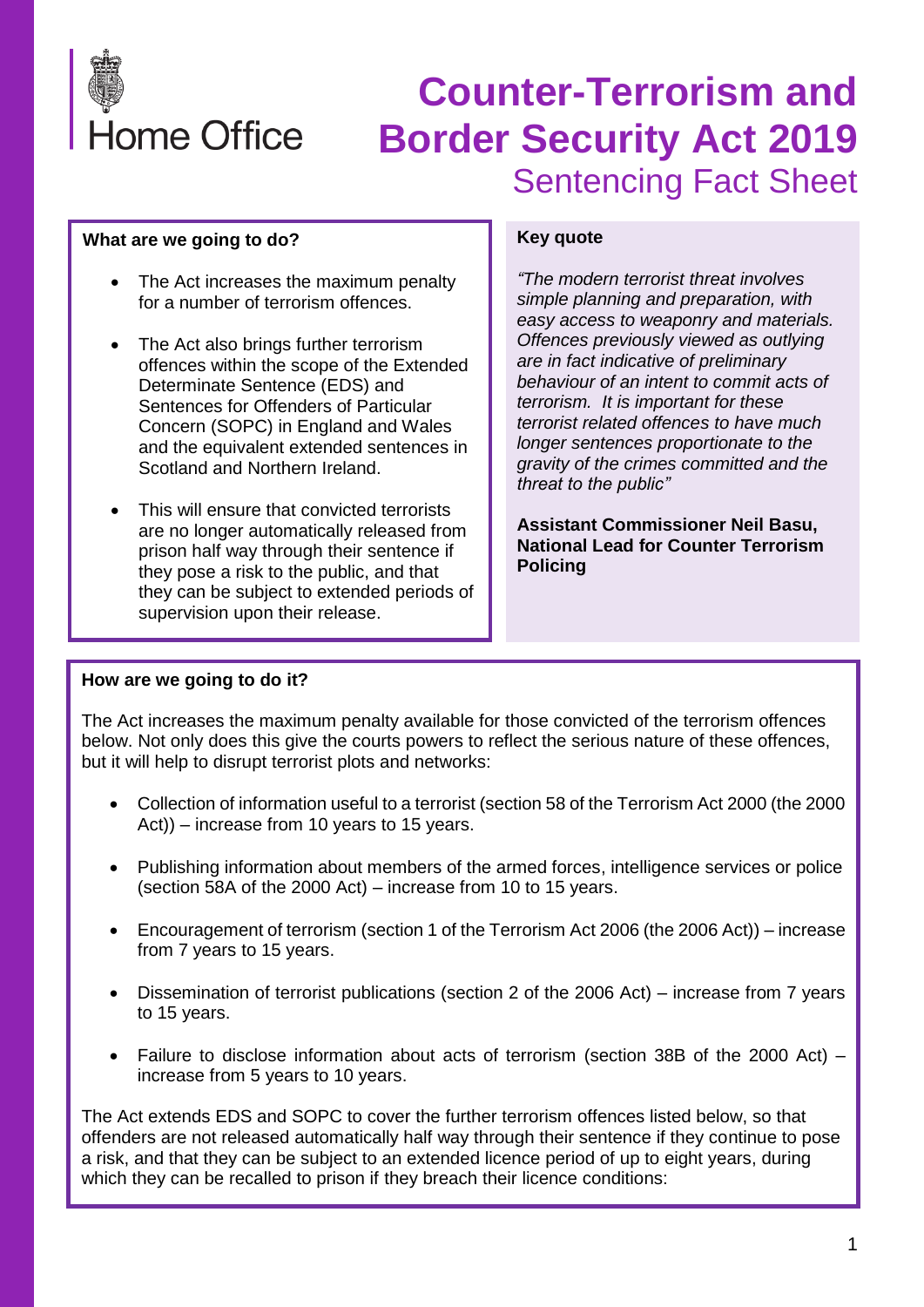

- Membership of a proscribed organisation (section 11 of the 2000 Act);
- Inviting support for a proscribed organisation (section 12 of the 2000 Act);
- Collection of information useful to a terrorist (section 58 of the 2000 Act);
- Publishing information about members of the armed forces etc (section 58A of the 2000 Act);
- Entering or remaining in a designated area (new section 58B of the 2000 Act);
- Encouragement of terrorism (section 1 of the 2006 Act);
- Dissemination of terrorist publications (section 2 of the 2006 Act); and
- Attendance at a place used for terrorism training (section 8 of the 2006 Act).

#### **Background**

- The maximum penalties for a number of terrorism offences were established in the Terrorism Acts of 2000 and 2006. The terrorist threat has since changed, with individuals engaging in such conduct now likely to pose an increased risk of moving quickly on to attack planning, given the rapid trajectory of radicalisation now being observed. Increased maximum penalties better reflect the increased risk and the seriousness of these offences. It will continue to be for judges to decide what sentence is appropriate in the particular circumstances of individual cases, within the available range and in line with applicable sentencing guidelines.
- Under the Criminal Justice Act 2003, if an offender commits certain serious offences and is judged to be 'dangerous', they can receive an EDS, which means that the prisoner must serve at least two-thirds of the custodial term imposed by the court, with release in the final third at the discretion of the Parole Board, and automatic release at the end of the custodial term. When released, the offender must serve the remainder of their custodial term (if any) on licence, plus an extended period subsequently on licence.
- Extended sentences are provided for in Scotland by the Criminal Procedure (Scotland) Act 1995, and in Northern Ireland by the Criminal Justice (Northern Ireland) Order 2008. To ensure consistency across the UK, the Bill will amend these pieces of legislation to include terrorism offences in the lists of offences for which an extended sentence may be applied.
- For certain offences, if an offender is not 'dangerous' and does not receive a life sentence or EDS, the court must impose a SOPC. This means that release is not automatic at the halfway point of the sentence but is at the discretion of the Parole Board, and if not released at the half way point the offender may remain in custody until the end of their sentence before being released. On release the offender will always serve a minimum of 12 months on licence.
- Currently only terrorism offences which involve weapons or violence, or are linked to the commission of an actual act of terrorism, can result in an EDS or SOPC. There is no equivalent to the SOPC in Scotland or Northern Ireland.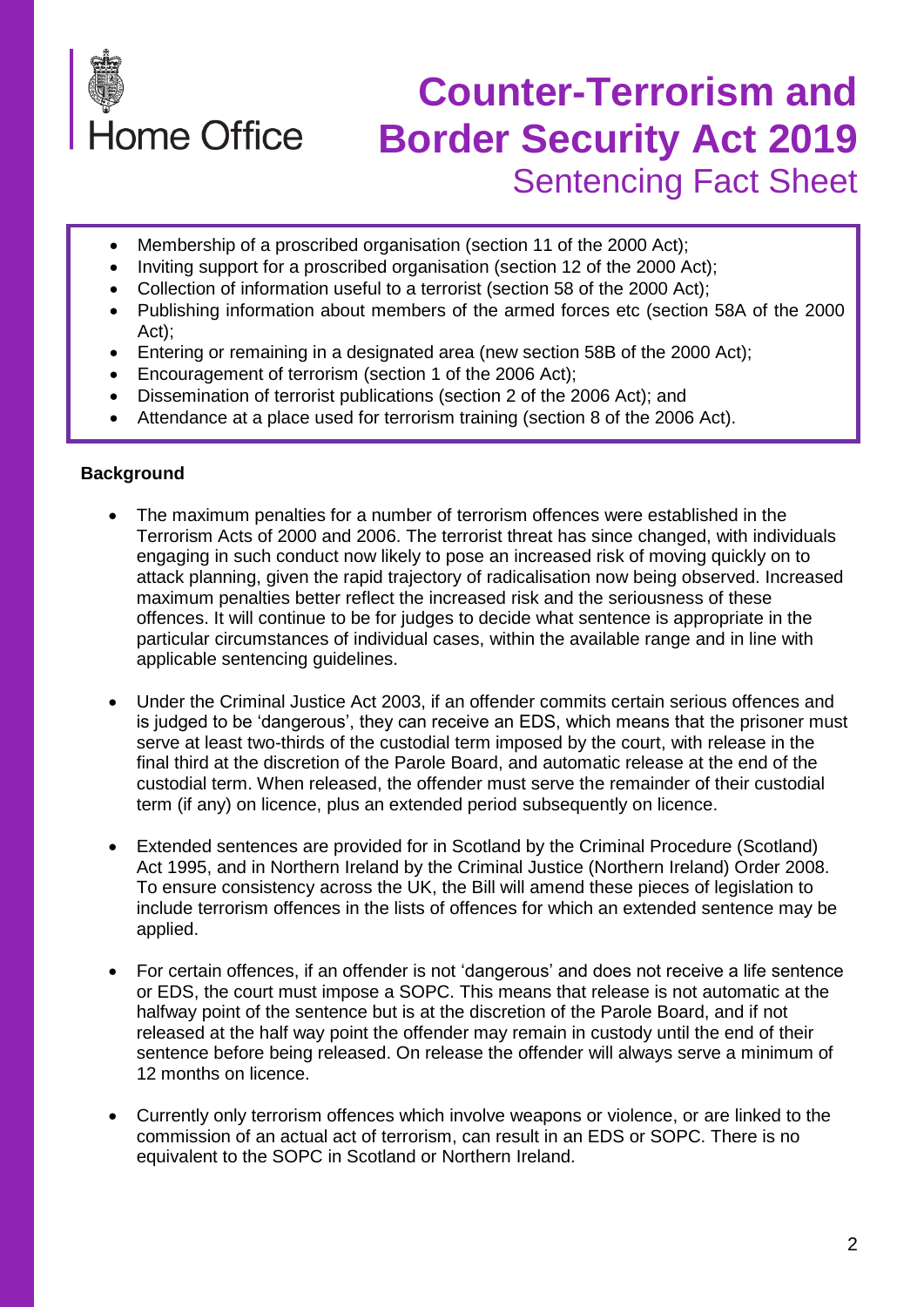

## **Are these changes proportionate?**

Yes – terrorism offences are particularly serious, and the increase in maximum penalties for certain offences as well as the changes to EDS and SOPC reflect the nature and scale of the threat posed by terrorism. We have seen a shift to individuals quickly progressing from less serious terrorism offences to carrying out low-sophistication attacks, so it is important that the police are able to intervene early to prevent these attacks from happening.

### **Why is new legislation being introduced now?**

• Radicalisation and terrorist activity is constantly evolving. This legislation is in response to the developing threat landscape, and it is right that we keep our counter-terrorism framework under review so that it can respond effectively to emerging trends in the terrorism threat. In particular, we have seen individuals progressing rapidly from preparatory offences which have in the past been considered much less serious to actual attacks.

### **How will you decide when to release a terrorist offender?**

The decision to release an offender subject to these extended sentences will be made by the independent Parole Board; prisoners will not be automatically released at the halfway point of their sentence. Prisoners will not be detained for longer than the length of their sentence, but following release will always be subject to a meaningful period on licence.

### **Are any terrorism offences already subject to EDS and SOPC sentences?**

• Yes – the Criminal Justice and Courts Act 2015 added a number of terrorism and terrorism-related offences to those which could be subject to these provisions. This Bill will ensure wider coverage of terrorism offences by these provisions.

### **Didn't the Sentencing Council just publish new guidelines on sentencing for terrorism offences?**

Yes, the Sentencing Council published its guidelines for terrorism offences on 28 March 2018. These guidelines are based on the previous maximum sentence length, and the Government will work with the Council were appropriate to ensure these guidelines are updated.

### **Why don't offenders spend the whole of their sentence in prison?**

• Requiring a proportion of the overall sentence to be served in custody followed by a period on licence was first introduced in 1967, and is an approach which has been maintained by successive governments since. Release on licence also ensures that offenders can be monitored in the community and if necessary recalled to custody.